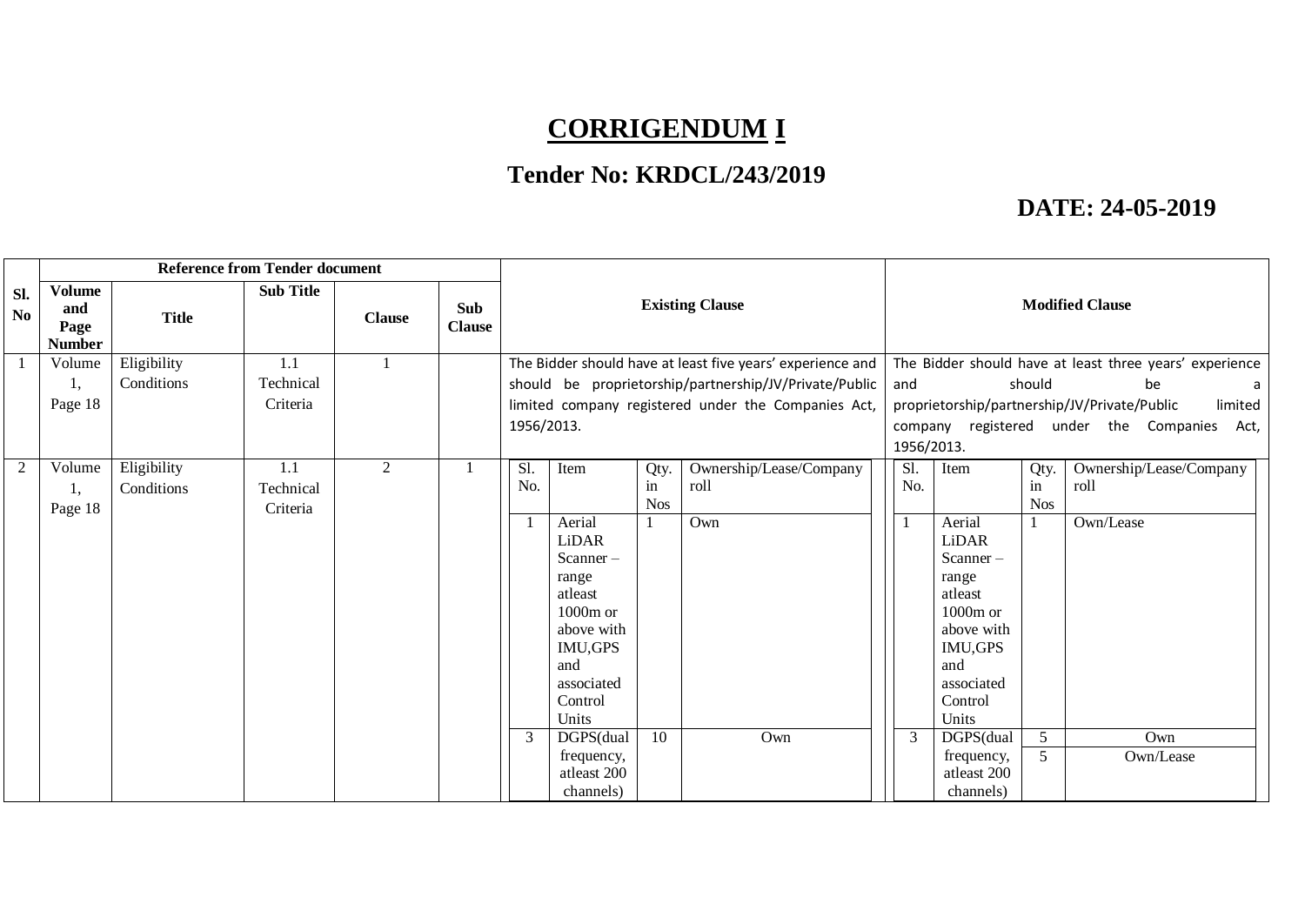| 3 | Volume                  | Eligibility                                                 | 1.1                       | NOTE 2:     |                   | NOTE 2:                                                                                                                                                                                                                                                                                                                                                    | NOTE 2:                                                                                                                                                                                                                                                                                                                                         |
|---|-------------------------|-------------------------------------------------------------|---------------------------|-------------|-------------------|------------------------------------------------------------------------------------------------------------------------------------------------------------------------------------------------------------------------------------------------------------------------------------------------------------------------------------------------------------|-------------------------------------------------------------------------------------------------------------------------------------------------------------------------------------------------------------------------------------------------------------------------------------------------------------------------------------------------|
|   | Ι,                      | Conditions                                                  | Technical                 |             |                   | The cutoff date shall be calculated backwards from the                                                                                                                                                                                                                                                                                                     | The cutoff date shall be calculated backwards from the                                                                                                                                                                                                                                                                                          |
|   | Page 21                 |                                                             | Criteria                  |             |                   | last stipulated date for submission/opening of Tender i.e.                                                                                                                                                                                                                                                                                                 | last stipulated date for submission/opening of Tender i.e.                                                                                                                                                                                                                                                                                      |
|   |                         |                                                             |                           |             |                   | for a Tender which will be opened on 31.05.2019, the                                                                                                                                                                                                                                                                                                       | for a Tender which will be opened on 31.05.2019, the                                                                                                                                                                                                                                                                                            |
|   |                         |                                                             |                           |             |                   | cutoff date shall be 01.06.2019.                                                                                                                                                                                                                                                                                                                           | cutoff date shall be 01.06.2014.                                                                                                                                                                                                                                                                                                                |
| 4 | Volume<br>1,<br>Page 37 | Payment Terms-<br>Payment will be<br>regulated as<br>under: |                           | 7,8         |                   | • TDS-Income Tax will be deducted at 2% (Two Percent<br>and also surcharge if any at Source from each Bill<br>unless otherwise authorized by the income $-$ Tax<br>Department<br>TDS-GST will be also be deducted at 2% (Two Percent<br>$\bullet$<br>) and also surcharge if any at Source from each Bill<br>unless otherwise authorized by the Government | • TDS-Income Tax will be deducted at 10%(Ten Percent<br>) and also surcharge if any at Source from each Bill<br>unless otherwise authorized by the income $-$ Tax<br>Department<br>TDS-GST will be also be deducted at 2% (Two Percent<br>) and also surcharge if any at Source from each Bill<br>unless otherwise authorized by the Government |
| 5 | Volume<br>4,<br>Page 33 | PROFORMA-1                                                  | Experience<br>Certificate |             |                   | PROFORMA-1                                                                                                                                                                                                                                                                                                                                                 | PROFORMA-1 is deleted and modified PROFORMA-1A is<br>attached as Annexure-1 to this Corrigendum.                                                                                                                                                                                                                                                |
| 6 | Volume<br>2,<br>Page 46 | Scope of Work                                               |                           | Clause No-1 | Point<br>$\bf{B}$ | g) Details of open drains, nallahs, with bed levels and<br>HFLs. HFL of recent flood in August 2018 of nearby<br>existing bridges/ railway stations will be collected<br>correctly by the agency and submitted to client.                                                                                                                                  | g) Details of open drains, nallahs, with bed levels (if the<br>drains/nallahs are dry) and HFLs. HFL of recent flood in<br>August 2018 of nearby existing bridges/ railway stations<br>will be collected correctly by the agency and submitted to<br>client.                                                                                    |
|   | Volume<br>2,<br>Page 61 | Scope of Work                                               |                           | Section-4   | Point<br>D        | The number of Check Points (locations) will be at least 10<br>per 5km of length.                                                                                                                                                                                                                                                                           | The number of Check Points (locations) will be at least 1<br>per km                                                                                                                                                                                                                                                                             |
| 8 | Volume<br>2,<br>Page 68 | Scope of Work                                               |                           | Section-5   | Point<br>iii      | Video file merged for entire length of corridor in 4k<br>quality in mp4 format with a special player like sync map<br>with the videos                                                                                                                                                                                                                      | Video file merged for entire length of corridor in 4k<br>quality in mp4 format with a special player like sync map<br>with the videos as per the Govt of India Rules.                                                                                                                                                                           |
| 9 | Volume<br>2,<br>Page 63 | Scope of Work                                               |                           | Section-4   | Point<br>E        | g.) In addition, he would be liable to a penalty of 100% of<br>total cost of that particular 25 km stretch against item no<br>1 of the schedule of Rates. This will be over and above the<br>liquidated damages imposed if any                                                                                                                             | g.) In addition, he would be liable to a penalty of 100% of<br>total cost or rework of that particular 25 km strtch against<br>item no 1 of the schedule of Rates. This will be over and<br>above the liquidated damages imposed if any                                                                                                         |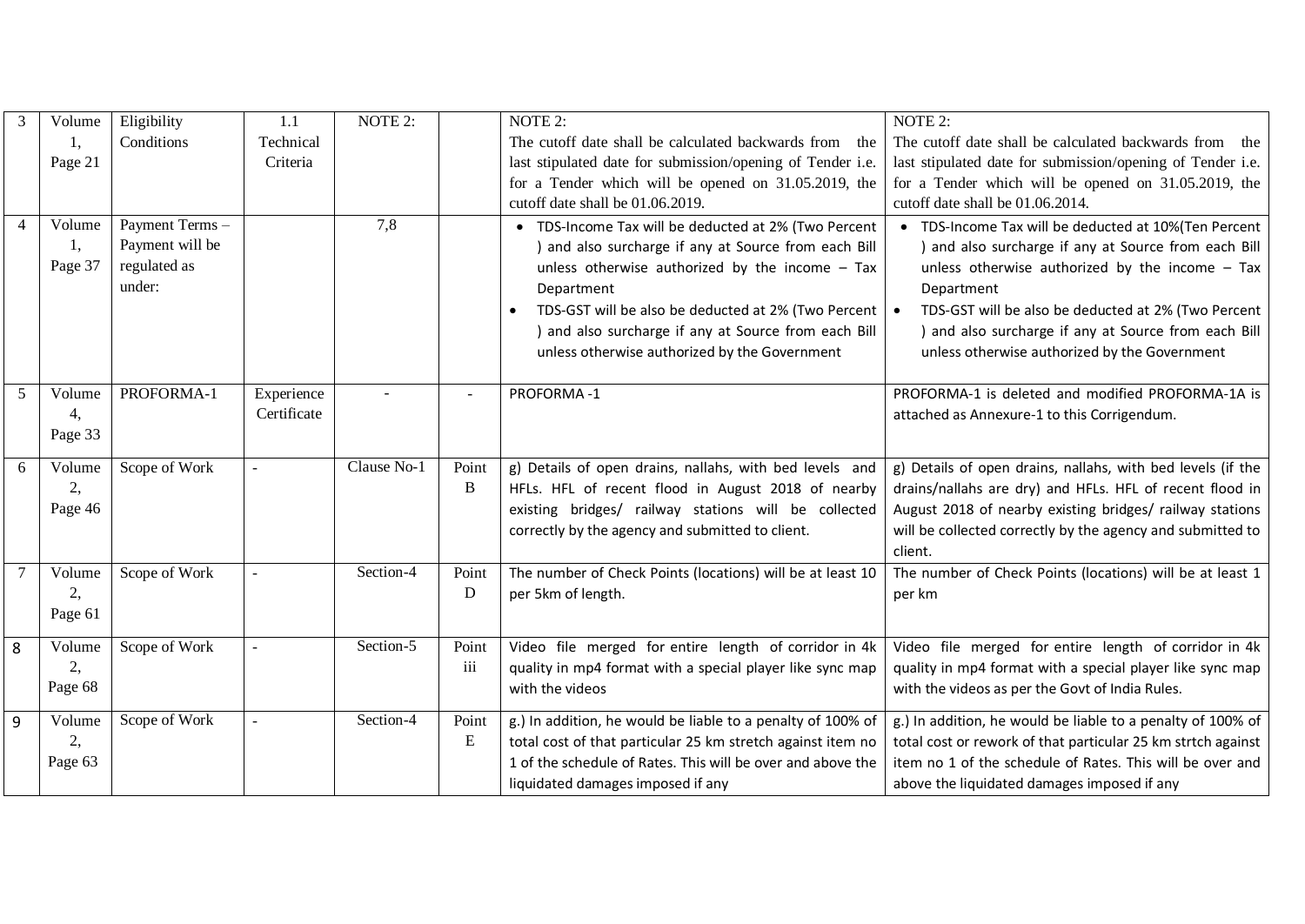| 10 | Volume                          | Scope of Work                 |                          | Section-5                                                           | Point             | A minimum of 34 healthy Satellites should be. available                                                                                                                                                                                                                                                                                                                                                                                                                                                                                                                                                                                                                                                                          | A minimum of 8 healthy Satellites should be. available                                                                                                                                                                                                                                                                                                                                                                                                                                                                                                                                                                                                                                              |
|----|---------------------------------|-------------------------------|--------------------------|---------------------------------------------------------------------|-------------------|----------------------------------------------------------------------------------------------------------------------------------------------------------------------------------------------------------------------------------------------------------------------------------------------------------------------------------------------------------------------------------------------------------------------------------------------------------------------------------------------------------------------------------------------------------------------------------------------------------------------------------------------------------------------------------------------------------------------------------|-----------------------------------------------------------------------------------------------------------------------------------------------------------------------------------------------------------------------------------------------------------------------------------------------------------------------------------------------------------------------------------------------------------------------------------------------------------------------------------------------------------------------------------------------------------------------------------------------------------------------------------------------------------------------------------------------------|
|    | 2,                              |                               |                          |                                                                     | No.3              | during entire duration of observation.                                                                                                                                                                                                                                                                                                                                                                                                                                                                                                                                                                                                                                                                                           | during entire duration of observation.                                                                                                                                                                                                                                                                                                                                                                                                                                                                                                                                                                                                                                                              |
|    | Page 77                         |                               |                          |                                                                     |                   |                                                                                                                                                                                                                                                                                                                                                                                                                                                                                                                                                                                                                                                                                                                                  |                                                                                                                                                                                                                                                                                                                                                                                                                                                                                                                                                                                                                                                                                                     |
| 11 | Volume<br>2,<br>Page 76         | Scope of Work                 |                          | Specifications<br>for fixing of<br><b>DGPS</b><br>Control<br>Points | <b>SL</b><br>No.1 | Engraving, painting and writing work on NSCPs shall be<br>carried out neatly and distinctly<br>by engaging a<br>professional. In any case, it should not be done by<br>unskilled labour/surveyor/engineer in a scribbled manner.                                                                                                                                                                                                                                                                                                                                                                                                                                                                                                 | Engraving, painting and writing work on NSCPs shall be<br>carried out neatly and distinctly<br>by engaging a<br>professional. In any case, it should not be done by<br>unskilled labour/surveyor/engineer in a scribbled manner.<br>Size of Monumentation should be provided as given<br>below:<br>In pillar provide one 15 cm X 15 cm iron plate to be<br>provided.<br>Pillar size 30 cm dia X 60 cm depth to be provided.                                                                                                                                                                                                                                                                         |
| 12 | Volume<br>1,<br>Page<br>No. 19  | 1.1 Technical<br>Criteria Sl. | No. 3 Work<br>Experience |                                                                     |                   | <b>WORK EXPERIENCE:</b> Bidder must have satisfactorily<br>completed similar works in his own name during the last<br>five years prior to the last stipulated date of submission of<br>bid. Similar Works shall mean the work of Aerial<br>LiDAR/Aerial photography survey for at least 100 sq. Km<br>and minimum 35% of estimated cost for any project in<br>India carried out for Railways, CPWD, MES, DOT, State<br>any other Central/State Government<br>PWD<br>or<br>Undertaking, Municipal Body, Autonomous Body of<br>Central/State Governments or Public Ltd. Companies<br>listed on Stock Exchange in India or Abroad or subsidiaries<br>of such companies, for Government/PSU/World<br>Bank/JICA or ADB funded project | WORK EXPERIENCE: Bidder must have satisfactorily<br>completed Single Similar Work in his own name during<br>the last five years prior to the last stipulated date of<br>submission of bid. Similar Works shall mean the work of<br>Aerial LiDAR survey for at least 100 sq. Km and minimum<br>35% of estimated cost for any project in India carried out<br>for Railways, CPWD, MES, DOT, State PWD or any other<br>Central/State Government Undertaking, Municipal Body,<br>Autonomous Body of Central/State Governments or<br>Public Ltd. Companies listed on Stock Exchange in India<br>or Abroad or subsidiaries of such companies, for<br>Government/PSU/World Bank/JICA or ADB funded project |
| 13 | Volume<br>4,<br>Page<br>No. 183 | Proforma-2                    |                          |                                                                     |                   | Proforma -2<br>Statement of completed work in last Three Financial Years                                                                                                                                                                                                                                                                                                                                                                                                                                                                                                                                                                                                                                                         | Proforma -2<br>Statement of completed work in last Five Financial Years                                                                                                                                                                                                                                                                                                                                                                                                                                                                                                                                                                                                                             |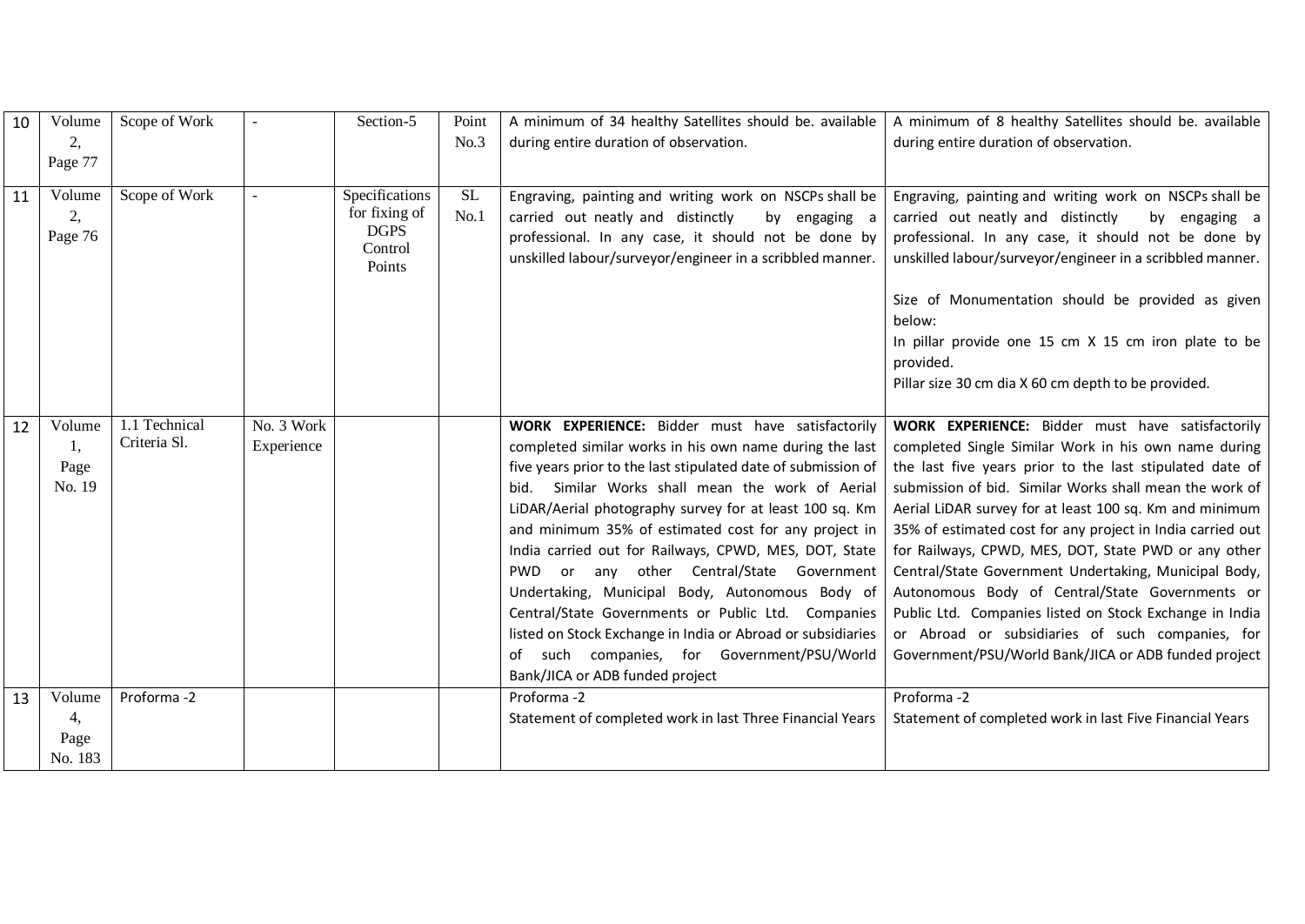| 14 | Volume  | 7. Checklist  |            | 1.3            |   | 1.3 Scanned copy of Statement of Completed Works in     | 1.3 Scanned copy of Statement of Completed Works in         |
|----|---------|---------------|------------|----------------|---|---------------------------------------------------------|-------------------------------------------------------------|
|    | 1,      |               |            |                |   | the Last Three Financial Years(As per Proforma -2)      | the Last Five Financial Years (As per Proforma -2)          |
|    | Page    |               |            |                |   |                                                         |                                                             |
|    | No. 37  |               |            |                |   |                                                         |                                                             |
| 15 | Volume  | General       | a.         | Clause No. II, | a | There are chances that alignment may change at any      | There are chances that alignment may change at any          |
|    | 2,      | Requirements, | Clearances |                |   | stage of the project. The contractor would need to plan | stage of the project. The contractor would need to plan     |
|    | Page    |               | for Flying |                |   | accordingly                                             | accordingly. However, Change in alignment will be           |
|    | No. 48  |               |            |                |   |                                                         | advised before demobilization of Aircraft/Helicopter.       |
| 16 | Volume  | 2. General    |            | 50.            |   |                                                         | The Contractor shall not disclose any information           |
|    | 1, Page | Instructions  |            |                |   |                                                         | contained in the documents or otherwise supplied in         |
|    | 30      |               |            |                |   |                                                         | connection with this Contract to any third party. The       |
|    |         |               |            |                |   |                                                         | Contractor shall maintain complete confidentiality.         |
|    |         |               |            |                |   |                                                         | Information, data and all the deliverables as per this      |
|    |         |               |            |                |   |                                                         | Contract shall not be disclosed to any other party without  |
|    |         |               |            |                |   |                                                         | the previous written consent of the Employer.               |
|    |         |               |            |                |   |                                                         | Contractor shall treat the details of the Contract as       |
|    |         |               |            |                |   |                                                         | private and confidential, except to the extent necessary    |
|    |         |               |            |                |   |                                                         | to carry out their respective obligations under the         |
|    |         |               |            |                |   |                                                         | Contract or to comply with applicable Laws. The             |
|    |         |               |            |                |   |                                                         | Contractor shall not publish or disclose any particulars of |
|    |         |               |            |                |   |                                                         | the Works as per this Contract prepared by Contractor       |
|    |         |               |            |                |   |                                                         | including any data, information, reports without the        |
|    |         |               |            |                |   |                                                         | previous written consent of the Employer.                   |
|    |         |               |            |                |   |                                                         | The contractor will process the Data at the space           |
|    |         |               |            |                |   |                                                         | provided at KRDCL Main Office, Trans Towers, 5th Floor,     |
|    |         |               |            |                |   |                                                         | Vazhuthacaud, Thiruvanathapuram.                            |
| 17 | Volume  | II General    | d. Ground  | $\rm II$       | d | The contractor must establish control network by using  | The contractor must establish control network by using      |
|    | 2, Page | Requirements, | Control    |                |   | DGPS with reference to existing ground control network  | DGPS with reference to existing ground control network      |
|    | 49      |               | Survey     |                |   | survey of India GTS e bench marks.                      | survey of India GTS e bench marks. However, KRDCL will      |
|    |         |               |            |                |   |                                                         | provide the GTS Benchmark points from Survey Of India       |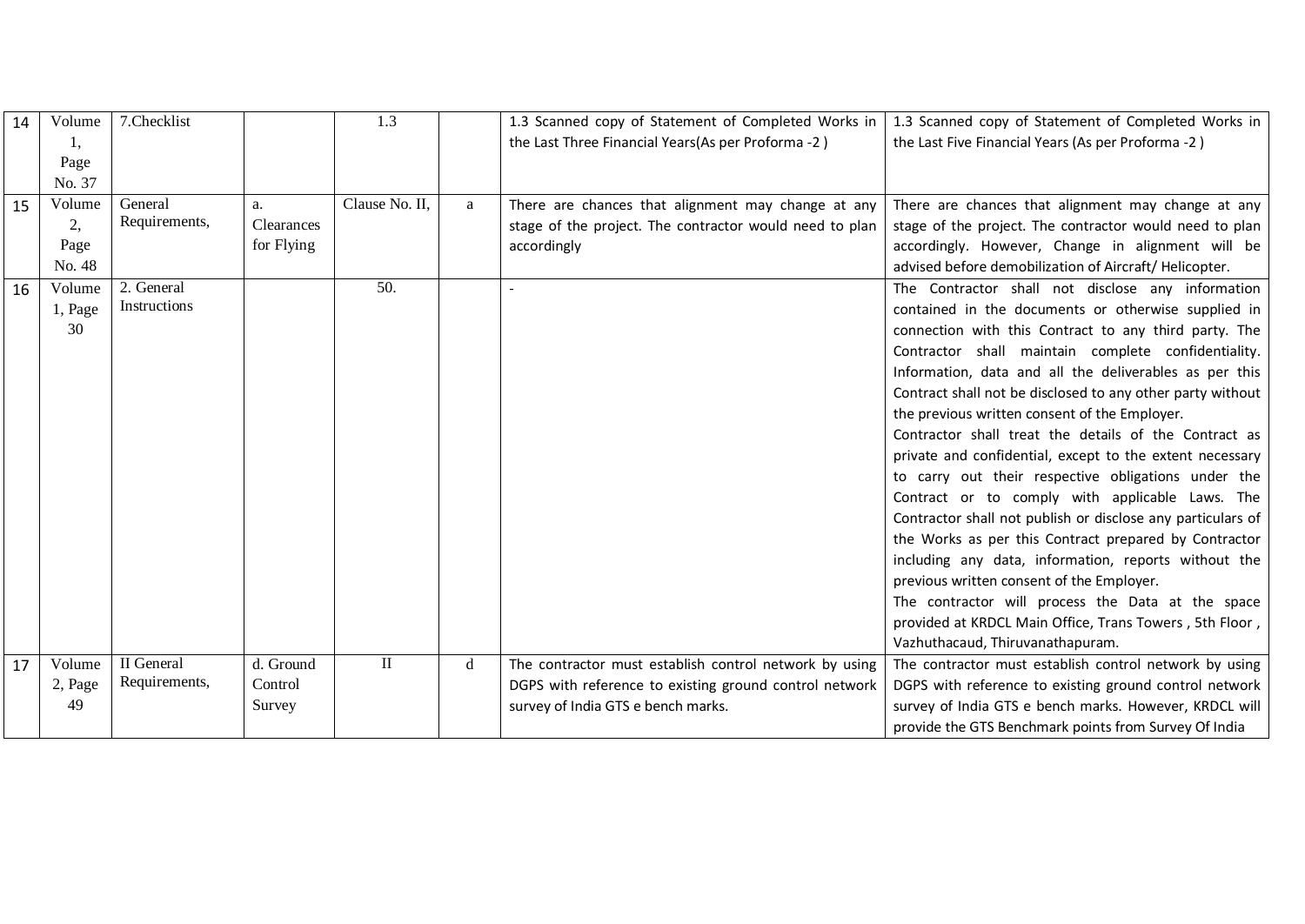| 18 | Notice   | <b>DATE</b> |  | TENDER CLOSING DATE: 29-05-2019                | TIME:18:00 | TENDER CLOSING DATE: 01-06-2019    | TIME: 18:00 |
|----|----------|-------------|--|------------------------------------------------|------------|------------------------------------|-------------|
|    | Inviting | CORRIGENDUM |  | E OF TENDER OPENING : 31-05-2019<br><b>DAT</b> | TIME11:00  | DATE OF TENDER OPENING: 04-06-2019 | TIME :11:00 |
|    | Γender   |             |  |                                                |            |                                    |             |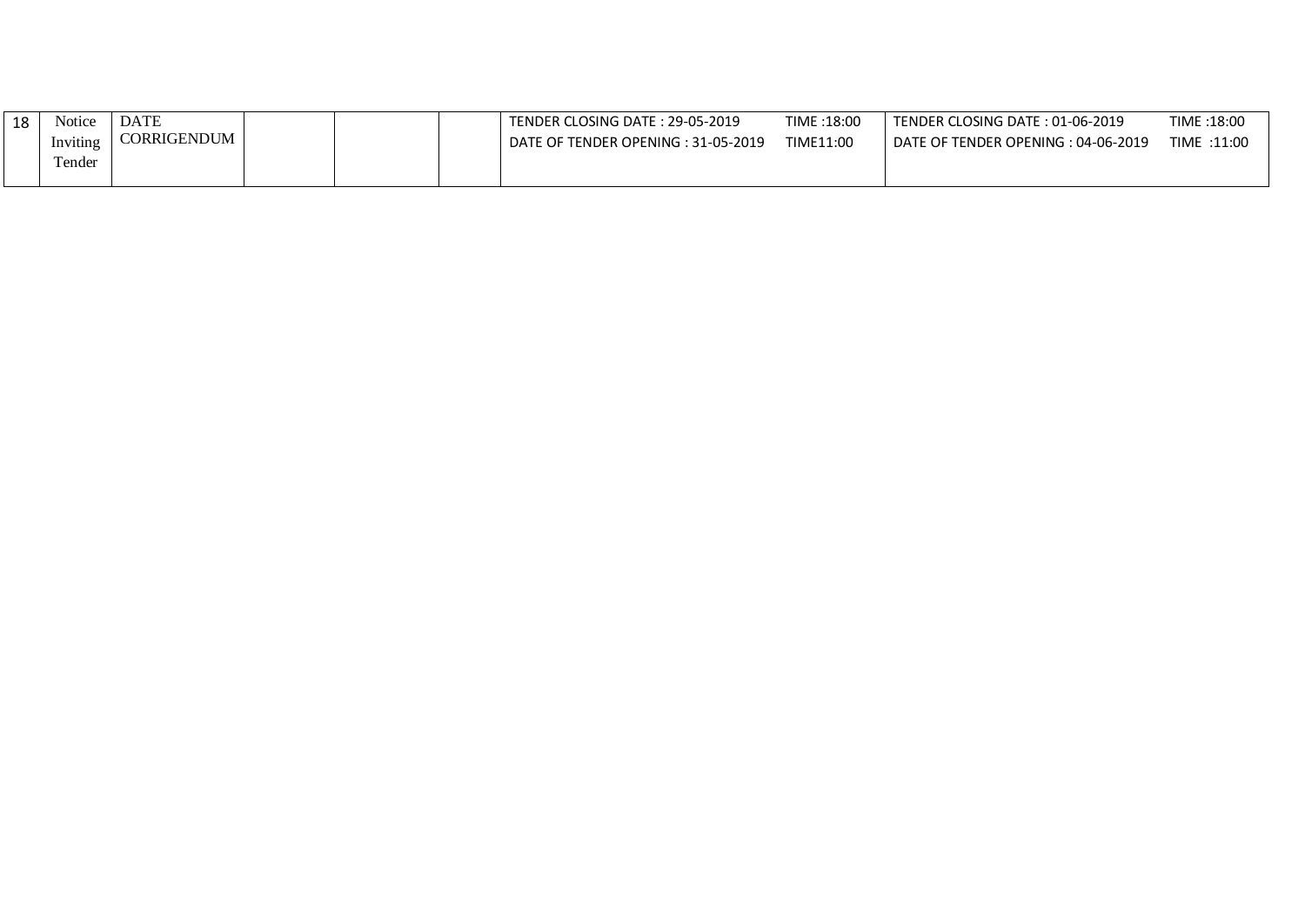PROFORMA-IA<br>Office of the... Date:....

#### **EXPERIENCE CERTIFICATE** To whom so ever it may concern (Issued for the purpose of quoting KRDCL tenders)

and was awarded the following work. The relevant details of the work are as under:

| Sl.No | Name of work.                                           |                                |      |
|-------|---------------------------------------------------------|--------------------------------|------|
| 1     | Name of work.                                           |                                |      |
| 2     | Acceptance letter No. and date.                         |                                |      |
| 3     | Agreement No. and date                                  |                                |      |
| 4     | Value of work awarded (Value of Agreement)              |                                |      |
| 5     | Date of commencement of work.                           |                                |      |
| 6     | Whether the work physically completed                   |                                |      |
| 7     | Date of completion.                                     |                                |      |
| 8     | Value of work completed as per CC bill/Final<br>bill.   |                                |      |
| 9     | Status of final bill.                                   |                                |      |
| 10    | Scope of work (broad category of works/ie. Item         |                                | Qty. |
|       | the name of the work in the agreement on 24. Earthwork. |                                |      |
|       | which work is completed)                                | ii) Bridge work.               |      |
|       |                                                         | 25. Blanketting.               |      |
|       |                                                         | iv) Ballast.                   |      |
|       |                                                         | 26. Civil Engineering work.    |      |
|       |                                                         | vi) Transportation.            |      |
|       |                                                         | vii) Track linking.            |      |
|       |                                                         | viii) Road works.              |      |
|       |                                                         | xi) Any other (Please specify) |      |
| 11    | Details of values of major components/works Item.       |                                | Qty. |
|       | executed in the completed works.                        | i) Value of earthwork.         |      |
|       |                                                         | ii) Value of blanketing.       |      |
|       |                                                         | iii) Value of RCC              |      |
|       |                                                         | iv) Value of PSC               |      |
|       |                                                         | v) Value of structural steel.  |      |
|       |                                                         | vi) Value of building.         |      |
|       |                                                         | wii) Any other (Pl.specify)    |      |

### **Annexure-1**

Signature of the Tenderer

Note- The tenderer shall fill the experience credentials in the above format and shall be certified by the authorized representatives of the Tenderer. The relevant experience certificate or work

No.